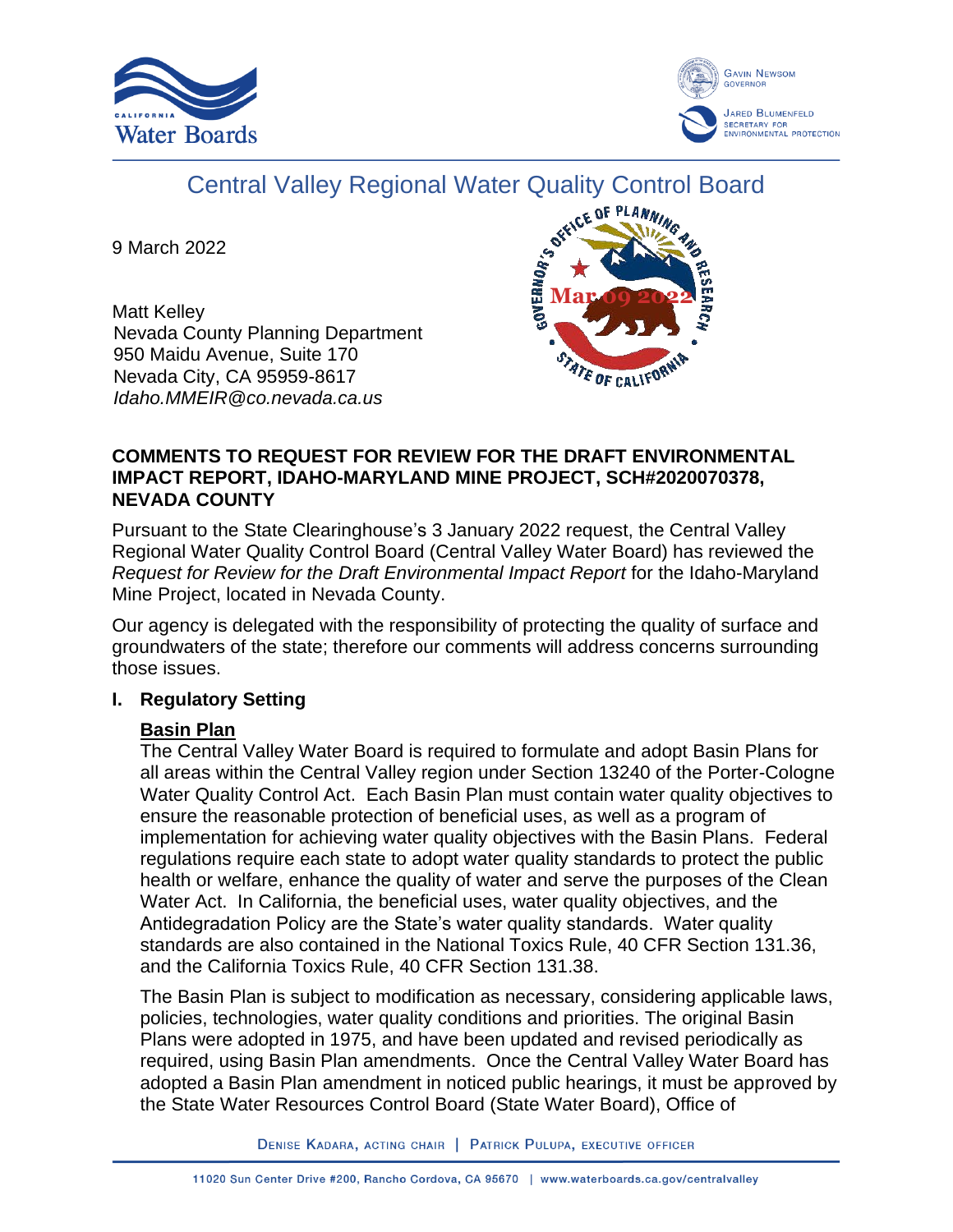Administrative Law (OAL) and in some cases, the United States Environmental Protection Agency (USEPA). Basin Plan amendments only become effective after they have been approved by the OAL and in some cases, the USEPA. Every three (3) years, a review of the Basin Plan is completed that assesses the appropriateness of existing standards and evaluates and prioritizes Basin Planning issues. For more information on the *Water Quality Control Plan for the Sacramento and San Joaquin River Basins*, please visit our website:

[http://www.waterboards.ca.gov/centralvalley/water\\_issues/basin\\_plans/](http://www.waterboards.ca.gov/centralvalley/water_issues/basin_plans/)

# **Antidegradation Considerations**

All wastewater discharges must comply with the Antidegradation Policy (State Water Board Resolution 68-16) and the Antidegradation Implementation Policy contained in the Basin Plan. The Antidegradation Implementation Policy is available on page 74 at:

https://www.waterboards.ca.gov/centralvalley/water\_issues/basin\_plans/sacsjr\_2018 05.pdf

In part it states:

*Any discharge of waste to high quality waters must apply best practicable treatment or control not only to prevent a condition of pollution or nuisance from occurring, but also to maintain the highest water quality possible consistent with the maximum benefit to the people of the State.*

*This information must be presented as an analysis of the impacts and potential impacts of the discharge on water quality, as measured by background concentrations and applicable water quality objectives.*

The antidegradation analysis is a mandatory element in the National Pollutant Discharge Elimination System and land discharge Waste Discharge Requirements (WDRs) permitting processes. The environmental review document should evaluate potential impacts to both surface and groundwater quality.

#### **II. Permitting Requirements**

#### **Construction Storm Water General Permit**

Dischargers whose project disturb one or more acres of soil or where projects disturb less than one acre but are part of a larger common plan of development that in total disturbs one or more acres, are required to obtain coverage under the General Permit for Storm Water Discharges Associated with Construction and Land Disturbance Activities (Construction General Permit), Construction General Permit Order No. 2009-0009-DWQ. Construction activity subject to this permit includes clearing, grading, grubbing, disturbances to the ground, such as stockpiling, or excavation, but does not include regular maintenance activities performed to restore the original line, grade, or capacity of the facility. The Construction General Permit requires the development and implementation of a Storm Water Pollution Prevention Plan (SWPPP). For more information on the Construction General Permit, visit the State Water Resources Control Board website at:

[http://www.waterboards.ca.gov/water\\_issues/programs/stormwater/constpermits.sht](http://www.waterboards.ca.gov/water_issues/programs/stormwater/constpermits.shtml) [ml](http://www.waterboards.ca.gov/water_issues/programs/stormwater/constpermits.shtml)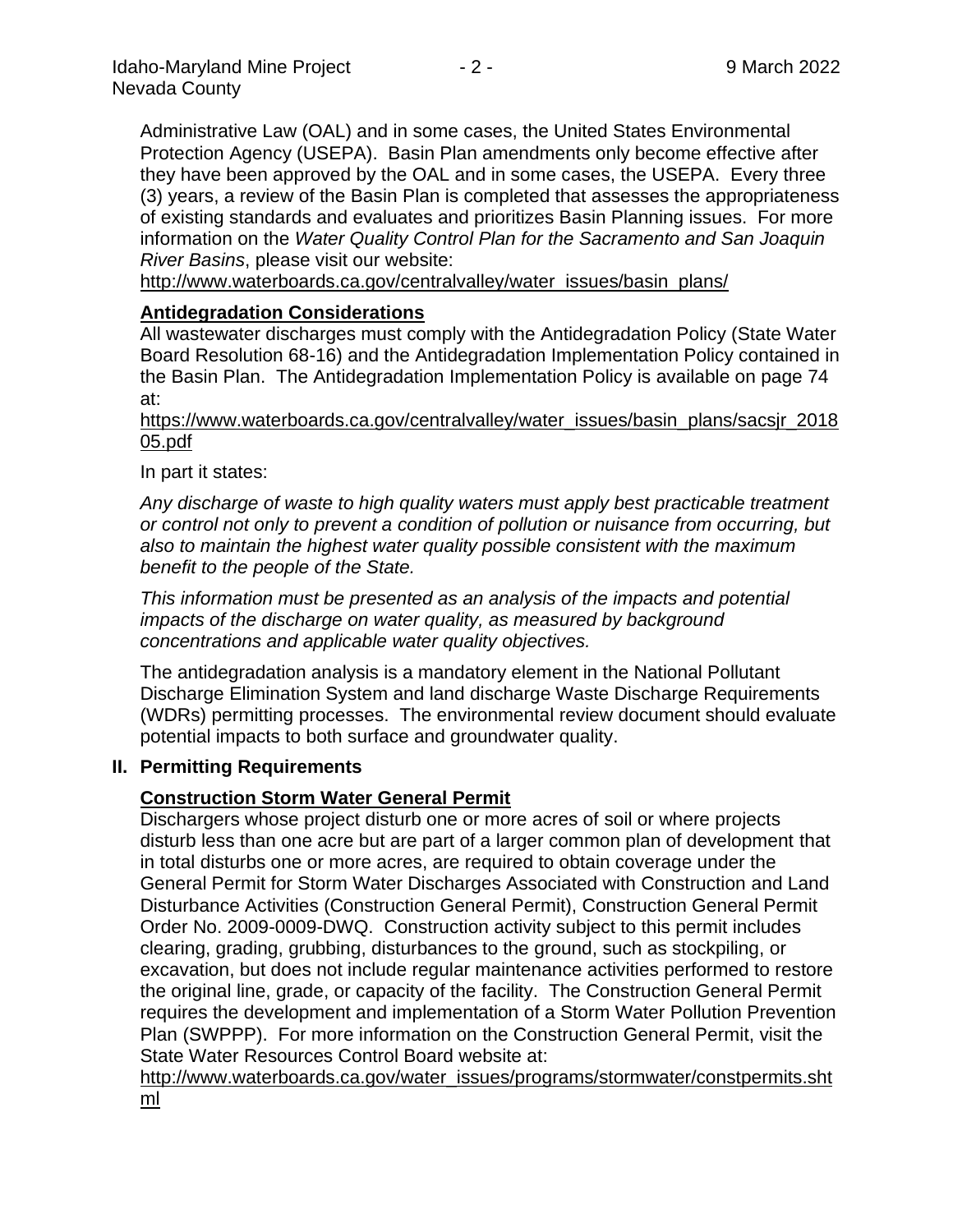## **Phase I and II Municipal Separate Storm Sewer System (MS4) Permits<sup>1</sup>**

The Phase I and II MS4 permits require the Permittees reduce pollutants and runoff flows from new development and redevelopment using Best Management Practices (BMPs) to the maximum extent practicable (MEP). MS4 Permittees have their own development standards, also known as Low Impact Development (LID)/postconstruction standards that include a hydromodification component. The MS4 permits also require specific design concepts for LID/post-construction BMPs in the early stages of a project during the entitlement and CEQA process and the development plan review process.

For more information on which Phase I MS4 Permit this project applies to, visit the Central Valley Water Board website at:

http://www.waterboards.ca.gov/centralvalley/water\_issues/storm\_water/municipal\_p ermits/

For more information on the Phase II MS4 permit and who it applies to, visit the State Water Resources Control Board at:

http://www.waterboards.ca.gov/water\_issues/programs/stormwater/phase\_ii\_munici pal.shtml

#### **Industrial Storm Water General Permit**

Storm water discharges associated with industrial sites must comply with the regulations contained in the Industrial Storm Water General Permit Order No. 2014- 0057-DWQ. For more information on the Industrial Storm Water General Permit, visit the Central Valley Water Board website at:

http://www.waterboards.ca.gov/centralvalley/water\_issues/storm\_water/industrial\_ge neral\_permits/index.shtml

#### **Clean Water Act Section 404 Permit**

If the project will involve the discharge of dredged or fill material in navigable waters or wetlands, a permit pursuant to Section 404 of the Clean Water Act may be needed from the United States Army Corps of Engineers (USACE). If a Section 404 permit is required by the USACE, the Central Valley Water Board will review the permit application to ensure that discharge will not violate water quality standards. If the project requires surface water drainage realignment, the applicant is advised to contact the Department of Fish and Game for information on Streambed Alteration Permit requirements. If you have any questions regarding the Clean Water Act Section 404 permits, please contact the Regulatory Division of the Sacramento District of USACE at (916) 557-5250.

#### **Clean Water Act Section 401 Permit – Water Quality Certification**

If an USACE permit (e.g., Non-Reporting Nationwide Permit, Nationwide Permit, Letter of Permission, Individual Permit, Regional General Permit, Programmatic

<sup>&</sup>lt;sup>1</sup> Municipal Permits = The Phase I Municipal Separate Storm Water System (MS4) Permit covers medium sized Municipalities (serving between 100,000 and 250,000 people) and large sized municipalities (serving over 250,000 people). The Phase II MS4 provides coverage for small municipalities, including non-traditional Small MS4s, which include military bases, public campuses, prisons and hospitals.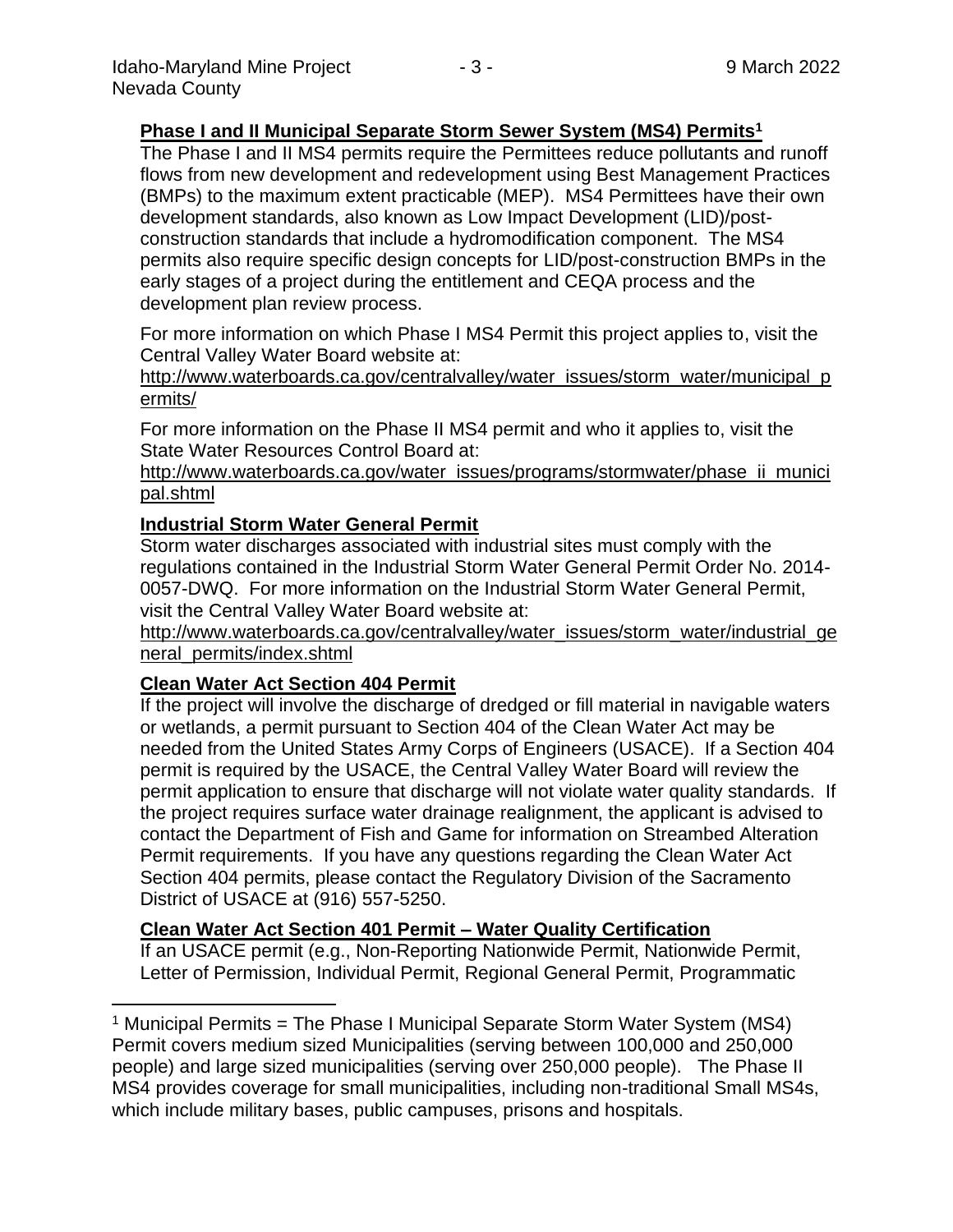General Permit), or any other federal permit (e.g., Section 10 of the Rivers and Harbors Act or Section 9 from the United States Coast Guard), is required for this project due to the disturbance of waters of the United States (such as streams and wetlands), then a Water Quality Certification must be obtained from the Central Valley Water Board prior to initiation of project activities. There are no waivers for 401 Water Quality Certifications. For more information on the Water Quality Certification, visit the Central Valley Water Board website at:

https://www.waterboards.ca.gov/centralvalley/water\_issues/water\_quality\_certificatio n/

## **Waste Discharge Requirements – Discharges to Waters of the State**

If USACE determines that only non-jurisdictional waters of the State (i.e., "nonfederal" waters of the State) are present in the proposed project area, the proposed project may require a Waste Discharge Requirement (WDR) permit to be issued by Central Valley Water Board. Under the California Porter-Cologne Water Quality Control Act, discharges to all waters of the State, including all wetlands and other waters of the State including, but not limited to, isolated wetlands, are subject to State regulation. For more information on the Waste Discharges to Surface Water NPDES Program and WDR processes, visit the Central Valley Water Board website at:https://www.waterboards.ca.gov/centralvalley/water\_issues/waste\_to\_surface\_wat er/

Projects involving excavation or fill activities impacting less than 0.2 acre or 400 linear feet of non-jurisdictional waters of the state and projects involving dredging activities impacting less than 50 cubic yards of non-jurisdictional waters of the state may be eligible for coverage under the State Water Resources Control Board Water Quality Order No. 2004-0004-DWQ (General Order 2004-0004). For more information on the General Order 2004-0004, visit the State Water Resources Control Board website at:

https://www.waterboards.ca.gov/board\_decisions/adopted\_orders/water\_quality/200 4/wqo/wqo2004-0004.pdf

#### **Dewatering Permit**

If the proposed project includes construction or groundwater dewatering to be discharged to land, the proponent may apply for coverage under State Water Board General Water Quality Order (Low Threat General Order) 2003-0003 or the Central Valley Water Board's Waiver of Report of Waste Discharge and Waste Discharge Requirements (Low Threat Waiver) R5-2018-0085. Small temporary construction dewatering projects are projects that discharge groundwater to land from excavation activities or dewatering of underground utility vaults. Dischargers seeking coverage under the General Order or Waiver must file a Notice of Intent with the Central Valley Water Board prior to beginning discharge.

For more information regarding the Low Threat General Order and the application process, visit the Central Valley Water Board website at:

http://www.waterboards.ca.gov/board decisions/adopted orders/water quality/2003/ wqo/wqo2003-0003.pdf